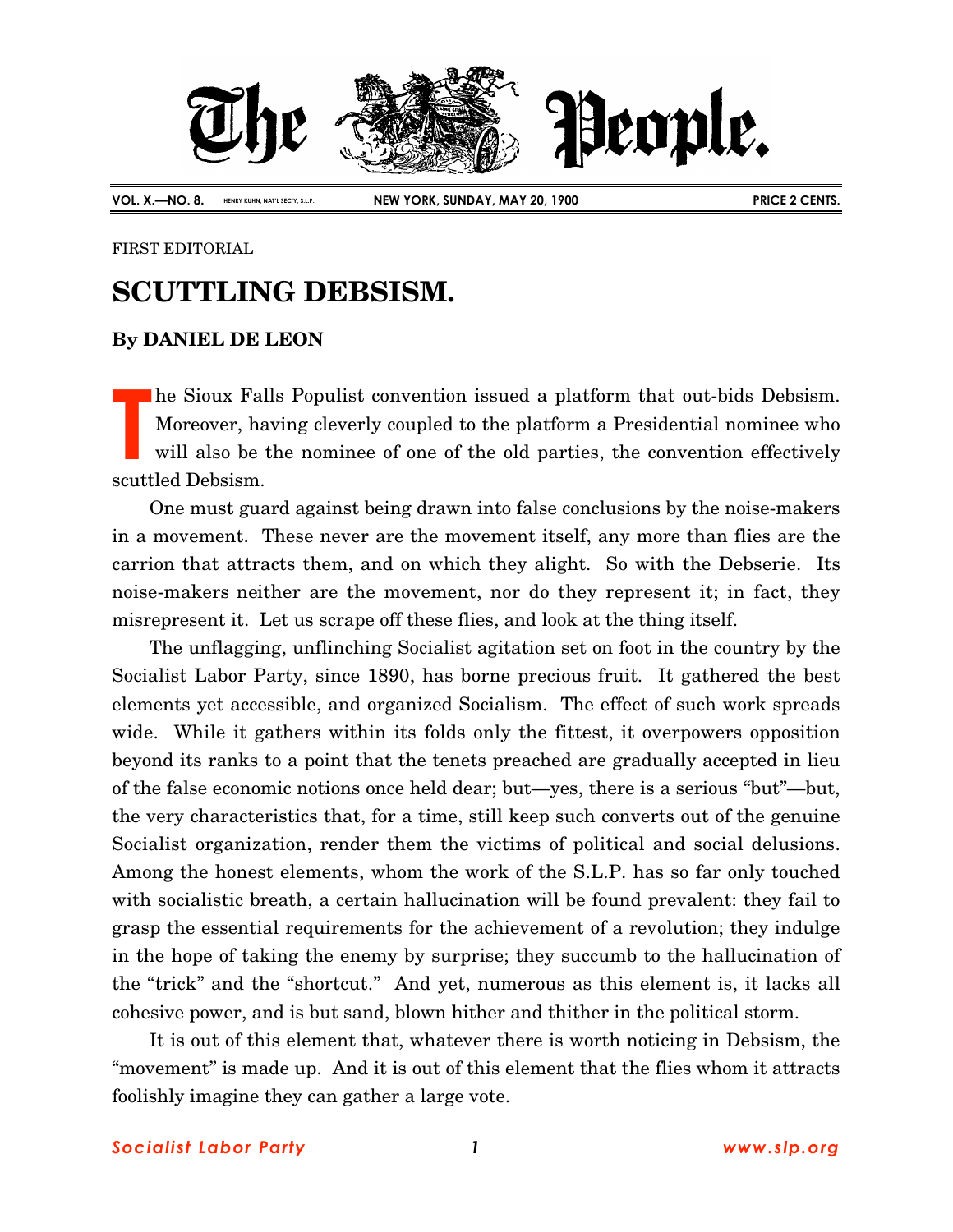The very characteristics that keep such elements still floating, outside of the S.L.P., render them in turn inaccessible to Debsism, yea, make Debsism ridiculous to them. It was no accident that the cradle of Debsism was rocked with sneers at the "slowness of the S.L.P." and that the swaddling clothes of the infant Debsism were the cry, "We want Socialism NOW; right away; on to a colony 500,000 strong within a month!" Whoever fishes for that element, must have "immediate success" as the bait. Has Debsism that bait? No!

Were political capitalism in America the dull thing that it is in Europe, then such a visionary movement as that of Debsism would here have some chance. But American political capitalism is the expertest political swindler in existence. American political capitalism can out-radical any ranter; and what is more, it can offer that which will every time nab the gudgeon, to wit, the illusion of IMMEDIATE SUCCESS. This is what American political capitalism did last week at Sioux Falls, and that is what will be perfected next July 4 at the Kansas City Democratic National Convention of Capital.

BRYAN,—nailed by the Sioux Falls Populist convention upon a platform that is quite as "socialistic" as that of Debsism, as "socialistic" as the weak stomachs of the "floating Socialist element" can stand; and the candidate, subsequently furnished by the Kansas City Democratic convention with the requisite bait of good chances for immediate success,—BRYAN scuttles Debsism, and leaves it stranded like a clam at low tide. With a Pop BRYAN platform, the "floating socialistic element" can be lured away, and with a Dem.-BRYAN nomination this element can be hooked. The bait of "immediate success" dangled before the noses of the innocents will fetch them. What crazy loon, chasing across fields after the will-o'-the-wisp of "Socialism Right" Away" will waste his vote on DEBS?

Long before the campaign is ended, the wretched Debserie will illustrate the fate of the jack-daw in the fable: plucked of its borrowed feathers by one set, sneered at by the other:—its "Socialism" proven to be dish-water by the Socialist Labor Party: its pretences of "Immediate Success" made ridiculous by the BRYAN-capped Democratic party, one of the two parties that will certainly win this year,—Debsism will stand out as a shivering monument to politico-economic imbecility.

The standard of a Revolution, its aims and tactics, cannot be upheld too firmly or too clearly; nor will it, or can it, achieve success but by elements virile enough, both politically and mentally, to stand squarely upon all that it implies.